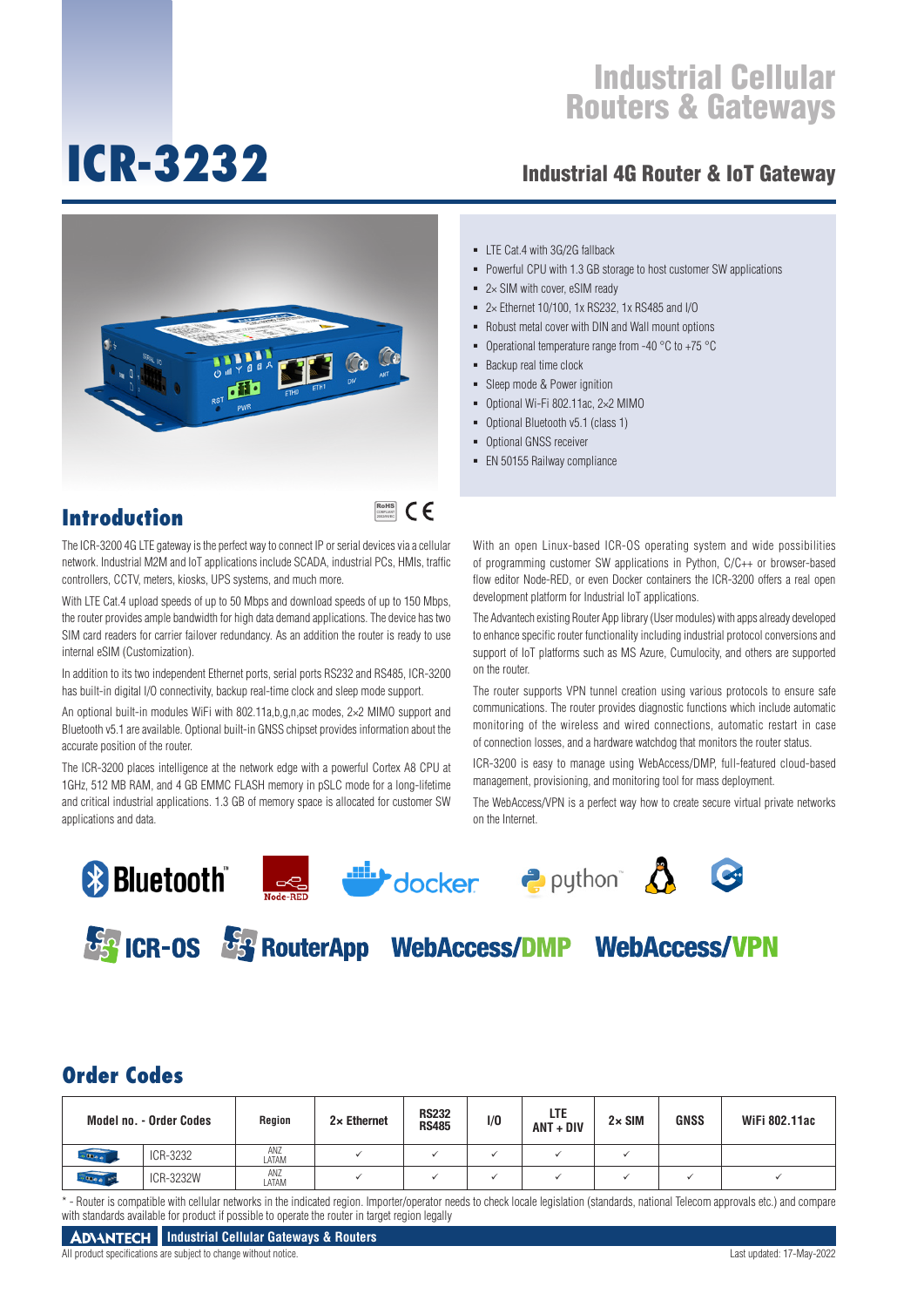### ICR-3232

## **Specifications**

| <b>System</b>                                                                                  |                                                                                                          |  |
|------------------------------------------------------------------------------------------------|----------------------------------------------------------------------------------------------------------|--|
| CPU                                                                                            | Cortex-A8, 1000 MHz                                                                                      |  |
| RAM – 512 MB<br>eMMC - 4096 MB<br>Memory<br>(838 MB for Router Apps, 512 MB for customer data) |                                                                                                          |  |
| Watchdog                                                                                       | HW Watchdog                                                                                              |  |
| <b>RTC</b>                                                                                     | Battery backup RTC                                                                                       |  |
| <b>Interfaces</b>                                                                              |                                                                                                          |  |
| Ethernet                                                                                       | $2\times$ Ethernet, RJ45, 10/100 Mbps, Isolation 1.5 kV                                                  |  |
| Serial Lines                                                                                   | $1\times$ RS232 (Tx, Rx, RTS, CTS, GND)<br>$1 \times$ RS485 (A(-), B(+), GND)<br>(10-pin terminal block) |  |
| 1/0                                                                                            | $1\times$ Digital Input<br>1× Digital Output<br>(10-pin terminal block)                                  |  |
| <b>Reset Button</b>                                                                            | Reboot / Factory reset                                                                                   |  |
| <b>LED</b> Indicators                                                                          | System, 3-level signal strength, Data activity, SIM1/SIM2 status.<br>2G/3G/4G technology, User, ETH      |  |

| <b>Bluetooth</b> - optional |                                                                            |  |  |
|-----------------------------|----------------------------------------------------------------------------|--|--|
| Antenna                     | Shared R-SMA WiFi antenna connector                                        |  |  |
| Version                     | Bluetooth 5.1, class 1 (Bluetooth Low Energy), Bluetooth®SIG Qualification |  |  |
| l Data rate                 | 1 Mbps (GFSK), 2 Mbps ( $\varpi$ /4-DQPSK), 3 Mbps (8-DPSK)                |  |  |

| Environmental                   |                                                 |  |  |
|---------------------------------|-------------------------------------------------|--|--|
| Power Supply                    | $9 - 36$ V DC (2-pin terminal block)            |  |  |
| Consumption                     | With WiFi: Idle 2.5 W / Average 4 W / Peak 11 W |  |  |
| Sleep Mode                      | Yes, 100 mW (HW Rev 1.0), 20 mW (HW Rev 2.0)    |  |  |
| Operating Temperature           | $-40$ to $+75$ °C                               |  |  |
| Storage Temperature             | $-40$ to $+85$ °C                               |  |  |
| Humidity                        | 5 to 95 %                                       |  |  |
| <b>IP Cover</b>                 | IP <sub>30</sub>                                |  |  |
| <b>Physical Characteristics</b> |                                                 |  |  |
| Dimensions                      | $31.2 \times 94 \times 129$ mm                  |  |  |
| Enclosure                       | Metal Case, Grounding Screw                     |  |  |
| Mounting                        | Wall Mount kit, DIN Rail                        |  |  |
| Weight                          | ICR-3232 - 457g<br>ICR-3232W - 477g             |  |  |

| <b>WiFi</b> - optional |                                                               |  |  |
|------------------------|---------------------------------------------------------------|--|--|
| Antenna                | 2×R-SMA connectors, 2×2 MIMO                                  |  |  |
| <b>Standards</b>       | IEEE802.11 ac/a/b/g/n 2.4 GHz / 5 GHz                         |  |  |
| Security               | WEP, WPA, WPA2, WPA3, 802.1X                                  |  |  |
| Modes                  | Access Point (unlimited clients), Station, Multirole STA & AP |  |  |

| <b>GNSS</b> - optional |                                             |  |  |
|------------------------|---------------------------------------------|--|--|
| Antenna                | Active. $1 \times$ SMA connector            |  |  |
| <b>Systems</b>         | GPS, GLONASS, BeiDou, Galileo, QZSS         |  |  |
| Protocol               | NMFA                                        |  |  |
|                        | Ac Time-to-First-Fix   Cold 35 s, Warm 26 s |  |  |

| <b>Standards &amp; Requlations</b> |                                                                                   |  |  |  |
|------------------------------------|-----------------------------------------------------------------------------------|--|--|--|
| Radio                              | AS/CA S0242, AS/NZC 4268                                                          |  |  |  |
| EMC                                | IEC 61000-6-2, IEC 61000-6-3                                                      |  |  |  |
| Safety                             | UL 62368-1                                                                        |  |  |  |
| Mechanical                         | EN 60068-2-27, EN 60068-2-64, EN 60068-2-64, MIL-STD-810G, SAE J1455              |  |  |  |
| Climatic                           | EN 60068-2-2, EN 60068-2-1, EN 60068-2-14, EN 60068-2-78, MIL-STD-810G, SAE J1455 |  |  |  |
| Transportation                     | E-Mark, EN 45545-2                                                                |  |  |  |
| Railway                            | EN 50155 compliant                                                                |  |  |  |
| Carrier Approval                   | Verizon, AT&T, FirstNet, T-Mobile (planned)                                       |  |  |  |
| National                           | RCM, Brazil - Anatel                                                              |  |  |  |
| Environmental                      | REACH, RoHS3 and WEEE compliant                                                   |  |  |  |
| Cellular Module Approvals*         | Regulatory: GCF, FCC, Anatel, NCC, RCM<br>Carrier: Telstra                        |  |  |  |

\*Approvals are valid for the integrated cellular module inside the router only. Cellular module approvals are not always applicable for the whole router – see "Standards and Regulations" chart for complete router approvals available.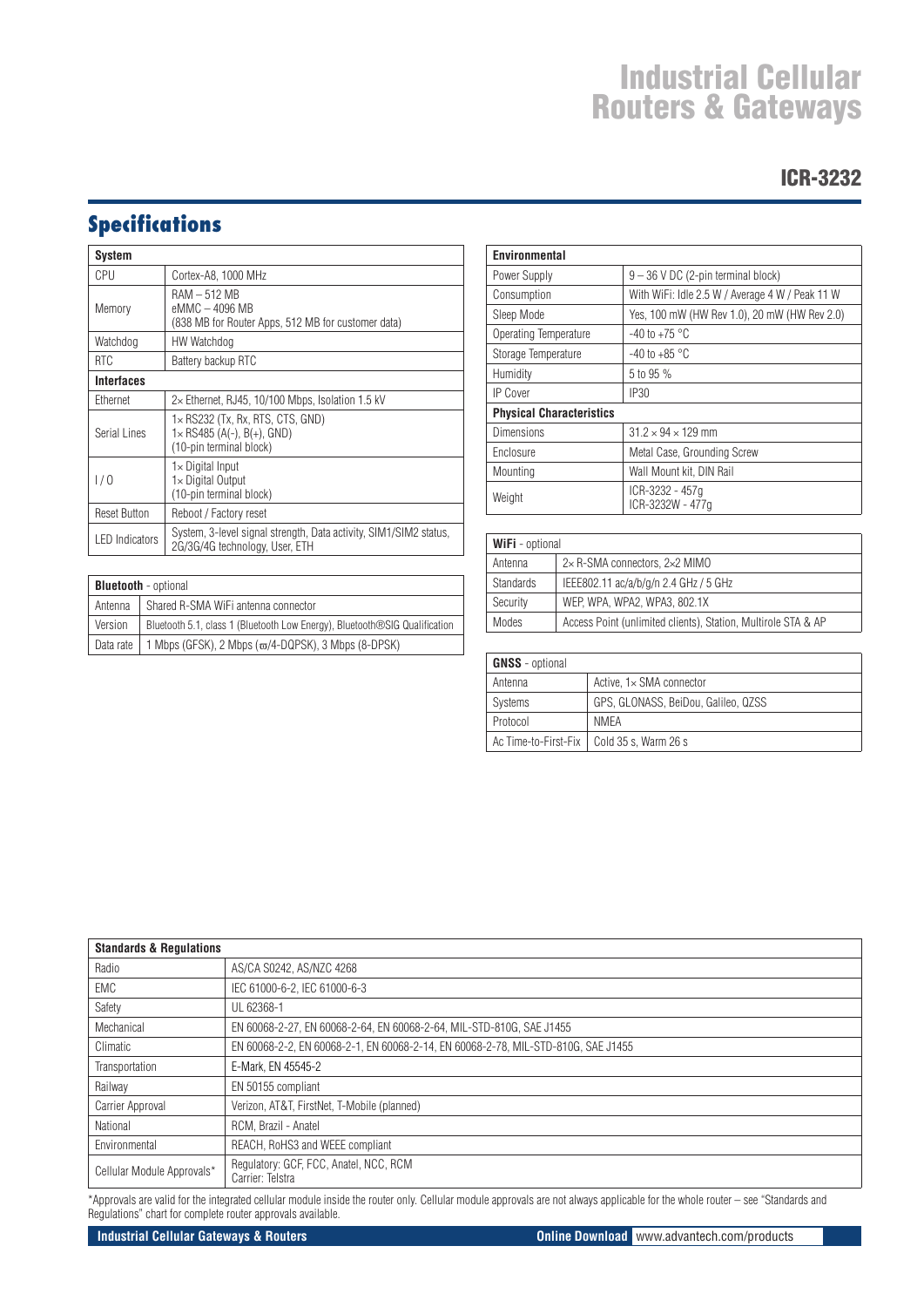### ICR-3232

| <b>Software</b>                             |                                                                                                                                                                                                                                                                                                  |
|---------------------------------------------|--------------------------------------------------------------------------------------------------------------------------------------------------------------------------------------------------------------------------------------------------------------------------------------------------|
| Operating System                            | ICR-OS (Linux based)                                                                                                                                                                                                                                                                             |
| <b>SW Customization</b>                     | Router App (User Modules)*                                                                                                                                                                                                                                                                       |
| Application Development                     | Open Linux, *Python, BASH, C/C++, *Node-RED, *Docker                                                                                                                                                                                                                                             |
| Networking Features and<br><b>Protocols</b> | DHCP, NAT/PAT, SSH, VRRP, PPPoE, SNMP, SMTP, Dynamic DNS client, DNS proxy, VLAN, QoS, *DMVPN, NTP Client/Server, *Routing<br>protocols RIP, BGP, OSPF, IS-IS, NHRP, Backup Routes, Port Forwarding, Host Port Routing, Ethernet Bridging, Load Balancing, IPv6 Dual Stack                       |
| Industrial Protocols and IoT                | *Modbus RTU/TCP gateway, *IEC 60870-5-101 to 104 gateway, *DF1, *DNP3, *MQTT, *LWM2M                                                                                                                                                                                                             |
| Security                                    | HTTPS, SSH, SFTP, DMZ, Firewall (IP Filtering, MAC address filtering, Inbound and outbound Port filtering)<br>VPN Tunneling - WireGuard, OpenVPN, *EasyVPN, IPsec with IKEv1 and IKEv2, GRE, L2TP, PPTP<br>Authentication - RADIUS, TACACS+, *SCEP<br>Encryption - DES, 3DES, AES, RSA, MD5, SHA |
| Firmware Management                         | Automatic firmware updates - server, locally via LAN or remotely via WAN<br>Over-the-Air cellular module firmware updates                                                                                                                                                                        |
| Diagnostic/Log                              | Status – Signal Strength, Data Usage, Detailed Long Term Statistics<br>One CLICK report – Current Configuration, Factory Identification, Routing Table<br>Log - System Log, Reboot Log, Kernel Log<br>Remote Diagnostics (via SSH)                                                               |
| Event Engine                                | StartUp script & Up/Down script (Own rules based on Digital Inputs, Network Parameters, Data Usage, Timer, Power, Device Temperature)<br>Report Types: SMS, email, SNMP Trap                                                                                                                     |
| Configuration                               | Web server, SSH, Four configuration switchable profiles, Automatic configuration update from server, Backup & Restore configuration                                                                                                                                                              |
| <b>Advanced Software Tools</b>              | WebAccess/DMP – Remote Device Provisioning, Monitoring & Management Platform<br>WebAccess/VPN - Advanced Secure Networking Platform                                                                                                                                                              |

\*Functionality is available with installed Router App (User Module)

| <b>Cellular Interface</b>   |                                                                                                                                                                                                                                                                                                                              |
|-----------------------------|------------------------------------------------------------------------------------------------------------------------------------------------------------------------------------------------------------------------------------------------------------------------------------------------------------------------------|
| <b>SIM Slots</b>            | $2\times$ SIM (Mini SIM $-$ 2FF) with cover, eSIM ready                                                                                                                                                                                                                                                                      |
| Antennas                    | $2\times$ SMA connector (1 $\times$ Main, 1 $\times$ Diversity)                                                                                                                                                                                                                                                              |
| <b>LTE Parameters</b>       | Cat.4, 3GPP E-UTRA Release 11<br>Supported FDD frequencies: B1 (2100 MHz), B2 (1900 MHz), B3 (1800 MHz), B4 (1700 MHz), B5 (850 MHz), B7 (2600 MHz), B8 (900 MHz),<br>B28 (700 MHz)<br>Transfer rate: 150 Mbps (DL), 50 Mbps (UL)<br>Supported TDD frequencies: 2300 MHz (B40)<br>Transfer rate: 130 Mbps (DL), 35 Mbps (UL) |
| HSPA+/UMTS Parameters       | Supported frequencies: B1 (2100 MHz), B2 (1900 MHz), B5 (850 MHz), B8 (900 MHz)<br>Transfer rate: 42 Mbps (DL), 5.76 Mbps (UL)                                                                                                                                                                                               |
| <b>EDGE/GPRS Parameters</b> | Supported frequencies: B2 (1900 MHz), B3 (1800 MHz), B5 (850 MHz), B8 (900 MHz)<br>Transfer rate: 236.8 kbps (DL), 236.8 kbps (UL)                                                                                                                                                                                           |

### **Accessories**

|                    |                                            | Included in the package | <b>Optional</b> |
|--------------------|--------------------------------------------|-------------------------|-----------------|
| <b>Part Number</b> | <b>Description</b>                         |                         |                 |
|                    | Wall mount kit                             | $\checkmark$            |                 |
| BB-DIN-ICR32       | DIN clip                                   | $\checkmark$            |                 |
| BB-CON-ICR32-10    | Serial / IO connector                      | ✓                       |                 |
| BB-CON-WR2         | PWR connector                              | $\checkmark$            |                 |
| ANT-LTE5G-025      | Antenna 5G/LTE Terminal                    |                         | $\checkmark$    |
| BB-AW-A2458G-FSRPK | Antenna Wi-Fi 2.4 & 5 GHz                  |                         |                 |
| BB-AP-AGNSS-SMA    | Ant GPS/GLONASS, magnetic, cable 3m, SMA-M |                         | $\checkmark$    |
| BB-RPS-v2-WR2-EU   | Wall mount Power Supply 12V/1A, EU plug    |                         |                 |
| BB-RPS-v2-WR2-UK   | Wall mount Power Supply 12V/1A, UK plug    |                         |                 |
| BB-RPS-v2-WR2-US   | Wall mount Power Supply 12V/1A, US plug    |                         |                 |
| BB-RPS-v2-WR2-AUS  | Wall mount Power Supply 12V/1A, AUS plug   |                         |                 |

For more accessories (Antennas, Power Supplies) visit www.advantech.com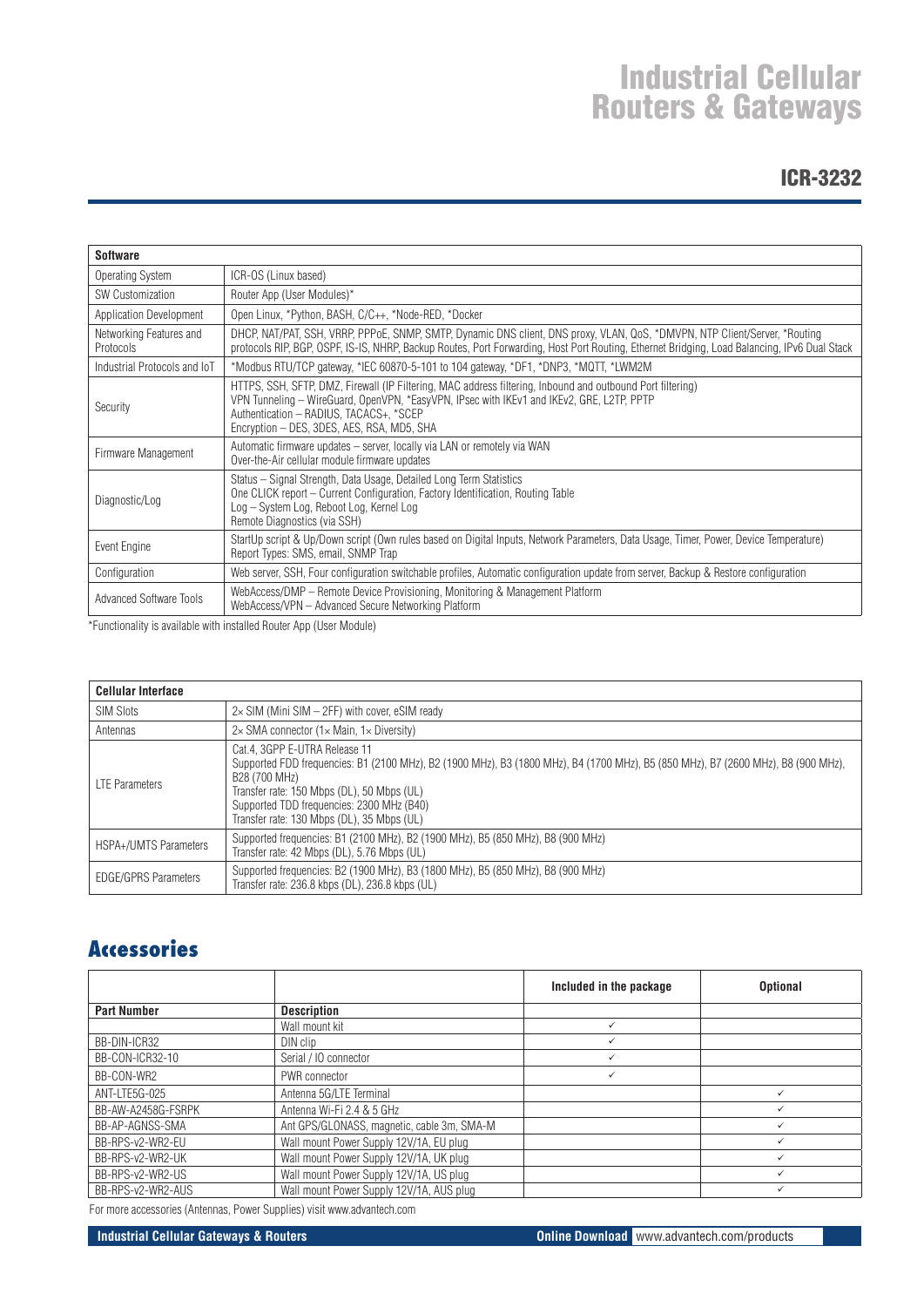### ICR-3232

### **Views**

FRONT VIEW



### LEFT SIDE VIEW



### LEFT SIDE VIEW

ROUTER WITHOUT SIM COVER



### REAR VIEW



### RIGHT SIDE VIEW

ICR-3232 - VERSION WITHOUT WIFI AND GPS



RIGHT SIDE VIEW ICR-3232W - VERSION WITH WIFI AND GPS

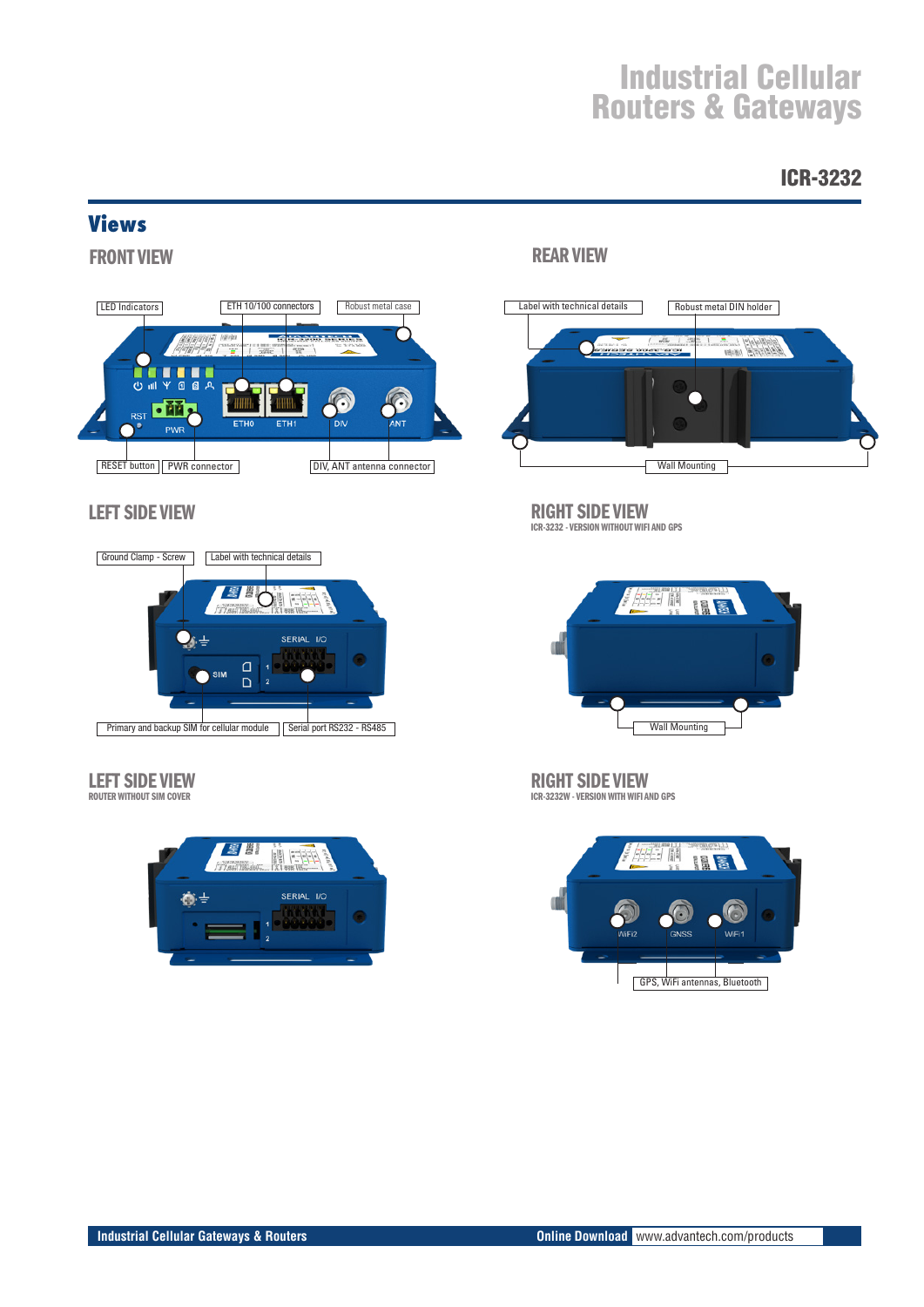ICR-3232